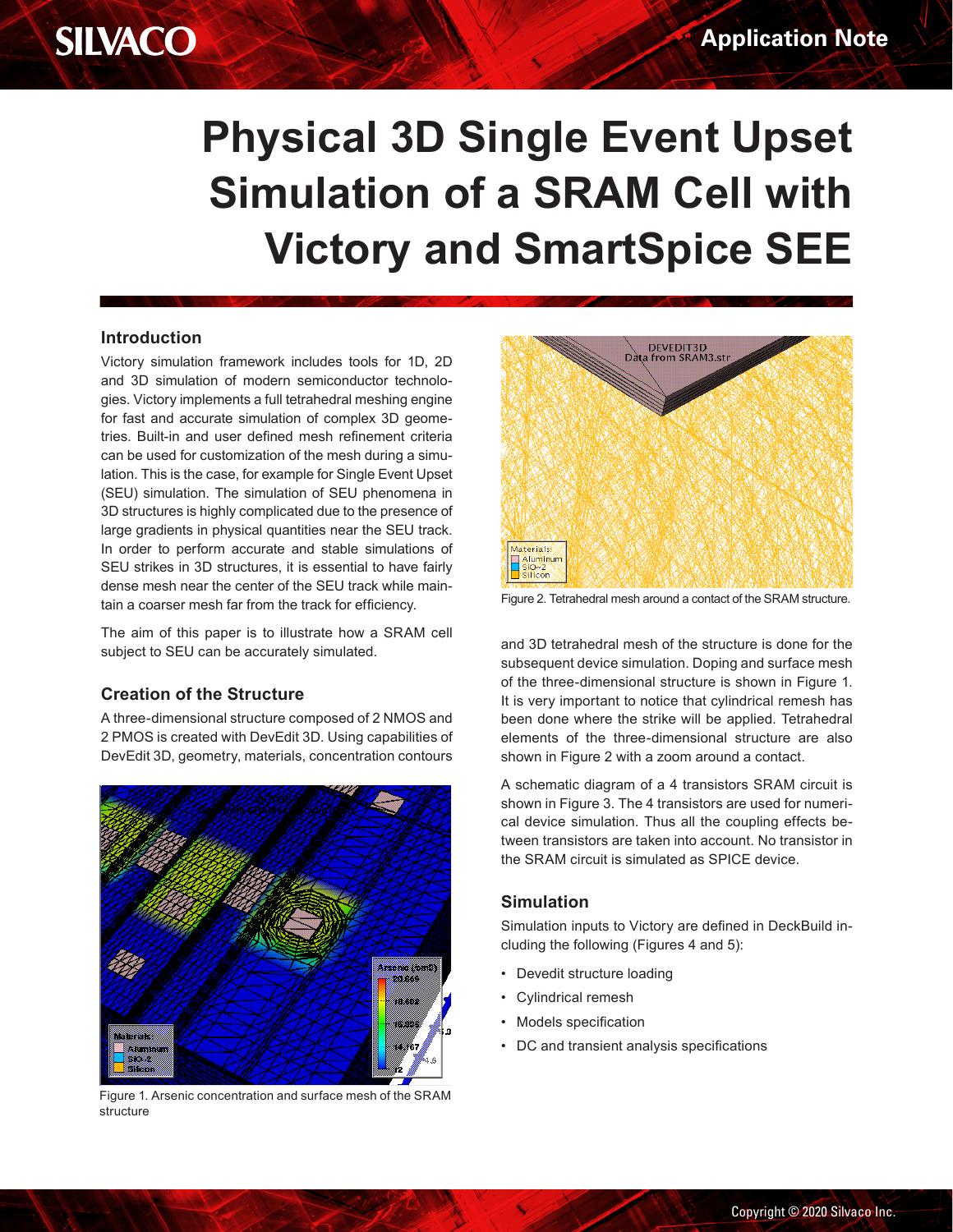The orientation of the single event upset strike is specified by a pair of (x,y,z) ordinates corresponding to the entry and exit locations (Figure 6).

The single event upset track is assumed to be cylindrical, and the location of the peak charge density in time can be specified along with the width (in time) of the charge generation pulse. A default SEU function exists in Victory but any user-defined strike function can de created (Figure 7).

The specified DC biasing of the SRAM circuit sets nodes three and two to 0.0 and 3.3 V respectively. The DC biasing on the SRAM circuit is used as the initial condition for the transient analysis. The transient analysis is carried out for ten microseconds with an initial time step of ten femtoseconds. The SEU strike has a maximum density at 4 picoseconds and a width of two picoseconds.

#### **Results**

Victory simulation outputs provide the node voltages and currents as a function of the transient time. Additionally the internal device behavior (e.g., potential and electron concentration) can be analyzed as a function of the transient time.

A plot of the voltages at nodes two and three versus transient time shows how these voltages are affected by the incoming single event upset particle (Figure 8).



Figure 5. Models, DC and transient analysis specifications



Figure 3. Schematic of the SRAM cell.

Without cylindrical mesh refinement along the strike the simulation result is incorrect (blue curves in Figure 9) since voltages remain flat. In Figure 9, green curves and red curves correspond to a mesh refinement along the track with 2 and 10 cylinders respectively.

A plot of the mesh discretization factor is done in 2D along the strike when cylindrical remesh has been done using 2 or 10 cylinders (Figure 10). This mesh discretization factor helps the user to locate the area where the mesh has to be refined. Red indicates the most nonlinear elements (on a relative linear scale), which means that these regions are the ones where refinement will probably make the largest difference in the solution.

As a conclusion, the mesh refinement using only 2 cylinders is probably just enough to get an accurate result.

| Deckbuild V3.23.17.R - (NONE) (edited), dir; /home/eric/worki                                                                                                                                                                                                                                                                                                                                                                                                                                                                                                                                                                                                                                                                                                                                                                                                           |
|-------------------------------------------------------------------------------------------------------------------------------------------------------------------------------------------------------------------------------------------------------------------------------------------------------------------------------------------------------------------------------------------------------------------------------------------------------------------------------------------------------------------------------------------------------------------------------------------------------------------------------------------------------------------------------------------------------------------------------------------------------------------------------------------------------------------------------------------------------------------------|
| File $\nabla$ )<br>Edit $\nabla$ )<br>Find $\nabla$<br>Main Control $\tau$ )<br>Commands $\forall$ 1 Tools $\forall$<br>View $\nabla$ ) $($                                                                                                                                                                                                                                                                                                                                                                                                                                                                                                                                                                                                                                                                                                                             |
| go victory<br>in.<br>mesh inf=SRAM.str hybridx<br>m<br>÷<br>NAME=gate<br>contact<br>contact<br>NAME=source<br>NAME=bulk<br>contact<br>NAME=drain<br>COMMON-bulk<br>contact<br>$WORK = 4.35$<br>COMMON=source<br>contact<br>NAME=substrate WORK=4.35<br>NAME=faate<br>WORK=4.25<br>COMMON=source<br>contact<br>contact NAME=collector<br>NAME=base<br>WORK=4.25<br>COMMON=bulk<br>contact<br>contact NAME=anode<br>COMMON=source<br>NAME=vss<br>COMMON=gate<br>contact<br>COMMON=collector<br>contact NAME=vgg<br>COMMON=hulk<br>contact<br>NAME=cgate<br>models consrh auger bgn cvt klassen<br>method bicast.rcm<br>method linear.fill level=2<br>method linear.scaling parameter=2<br>method NONLINEAR.MAX ITERATIONS=30<br>regrid x.min=0.775 v.min=0 z.min=3.22 \<br>x.max=0.775 y.max=5 z.max=3.22 \<br>radius=0.05<br>lmax=20 rmax=10 num.cylinders=10 constraint |
| line<br>auit<br>next<br>stop<br>cont<br>run<br>Line: $2$<br>⊽ ì<br>init<br>kill<br>clear<br>Stop: None<br>restart<br>paste<br>pause                                                                                                                                                                                                                                                                                                                                                                                                                                                                                                                                                                                                                                                                                                                                     |
| 2 10:52:32 2006<br>Thu Feb<br>Executing on host: trieves<br>Starting: DEVICE module.                                                                                                                                                                                                                                                                                                                                                                                                                                                                                                                                                                                                                                                                                                                                                                                    |
| VTCTORY><br><b>VICTORY</b><br>VICTORY started                                                                                                                                                                                                                                                                                                                                                                                                                                                                                                                                                                                                                                                                                                                                                                                                                           |

Figure 4. DevEdit structure loading and cylindrical remesh definition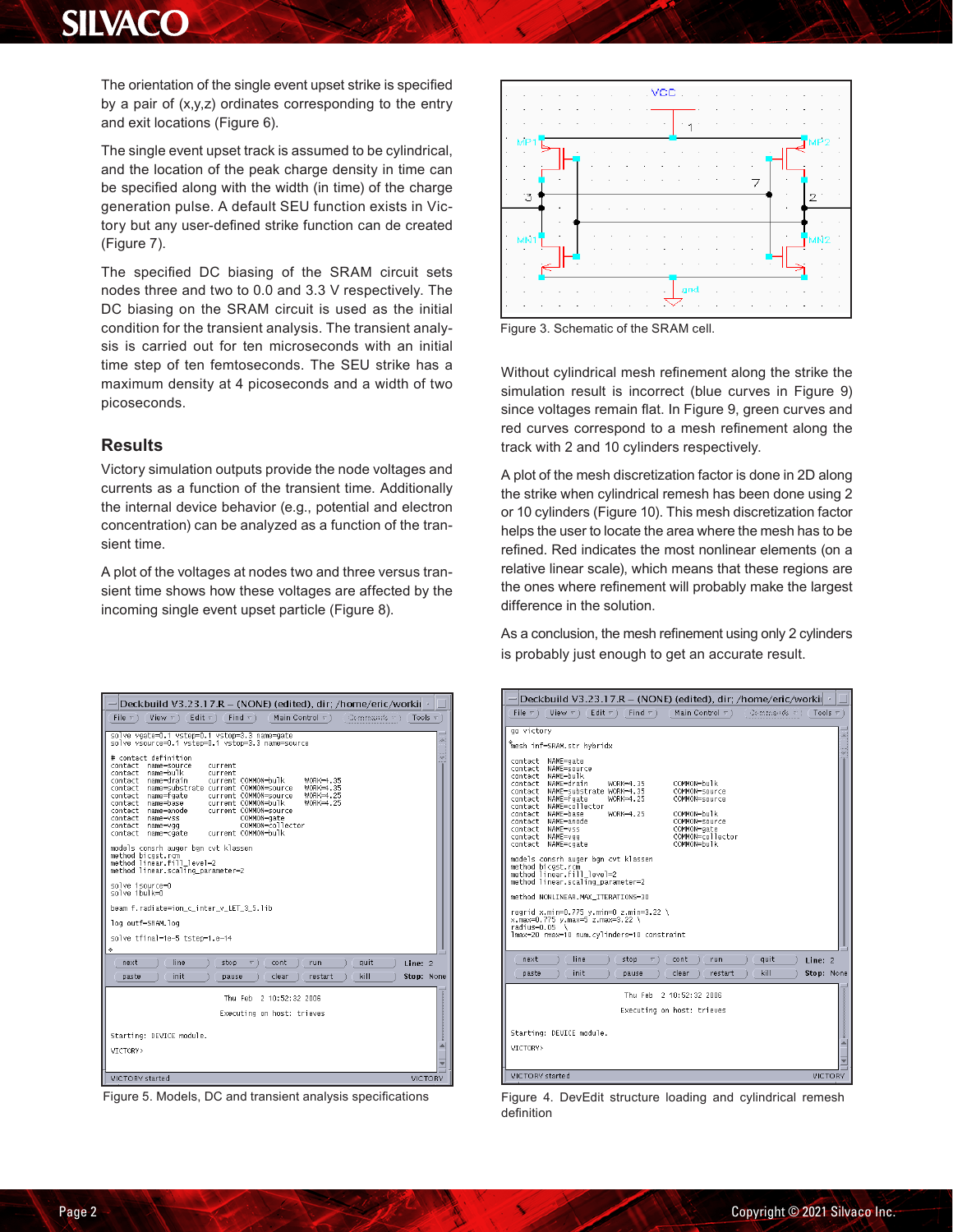

Figure 6. 3D SRAM structure showing the location of the strike.

A plot of the voltages at nodes two and three versus transient time is shown depending of the intensity of the strike (Figure 11). Thus the behavior of the SRAM cell can be analyzed as a function of the intensity of the strike. For a low intensity (blue curves), the SRAM remains unchanged. With a medium intensity (green curves) voltages switch. Finally for a high intensity (red curves), the SRAM becomes unstable.

Three-dimensional electron current density contours can be used to follow the evolution of the electron current density in the impacted NMOSFET as the SRAM



Figure 7. User defined strike function using C-Interpreter.

cell experiences the upset. Initially, a low electron current density flows between the source and drain regions of the NMOSFET (the transistor is off). As the SEU strike enters the NMOSFET, electron-hole pairs are created along the SEU strike path, altering the electron distribution throughout the device and thus increasing the electron current density in the NMOSFET (the transistor is on) (Figure 12). As the SEU strike exits the structure, the external charge source is removed and the original electron current density is reestablished (the transistor is off again).



Figure 8. Voltages at nodes 2 and 3 (see Figure 3) versus transient time. The anode voltage corresponds to node 2 and the bulk voltage to node 3.



Figure 9. Voltages at nodes 2 and 3 (see Figure 3) versus transient time and density of the mesh along the track. The anode voltage correspond to node 2 and the bulk voltage to node 3.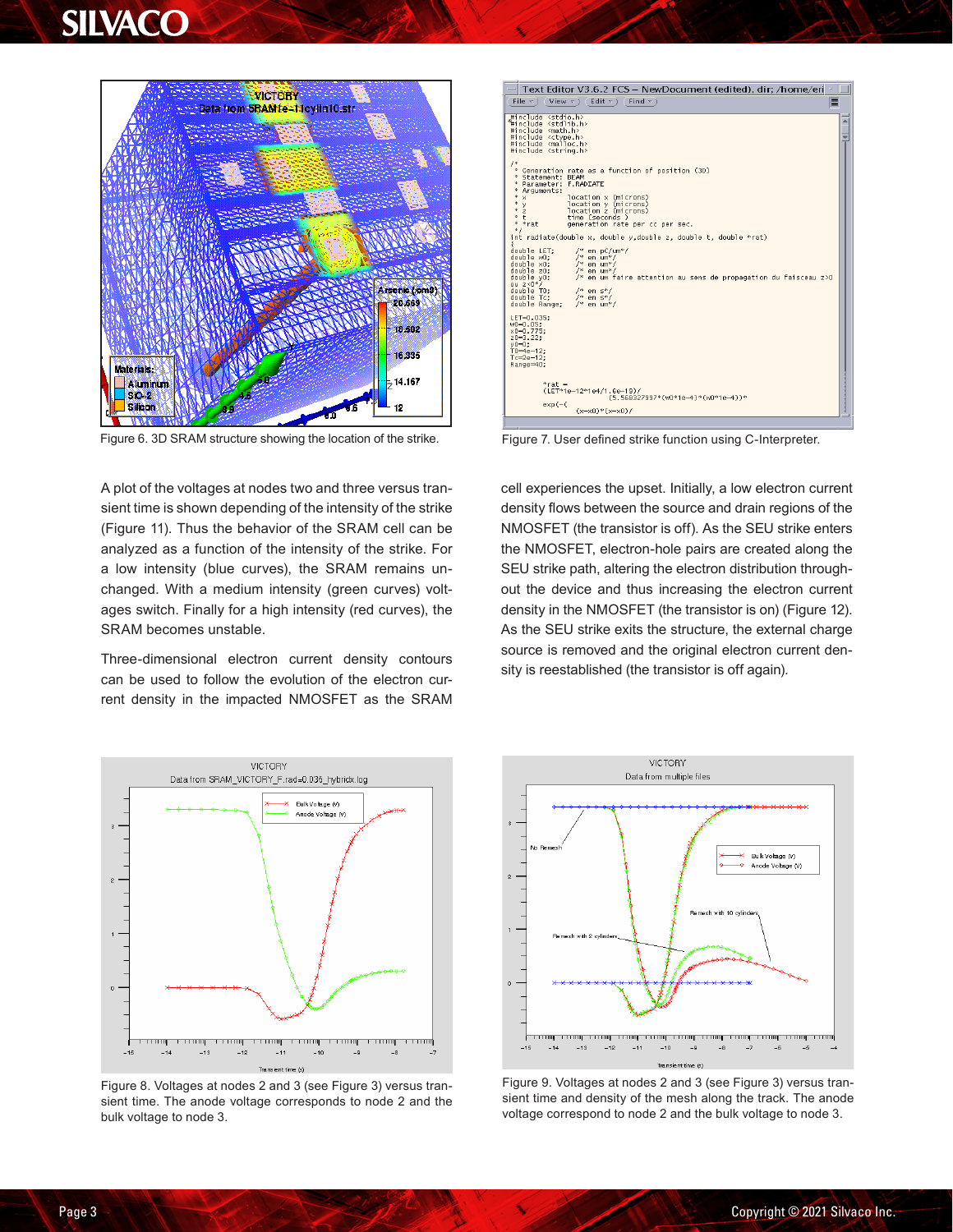

Figure 10. Mesh discretization factor at node 3 using 2 cylinders (Left) and 10 cylinders (Right).



Figure 11. Voltages at nodes 2 and 3 (see Figure 3) versus transient time and intensity of the strike. The anode voltage correspond to node 2 and the bulk voltage to node 3



Figure 12. Current density at the drain of NMOS Transistor (node 3) at t=4e-12s